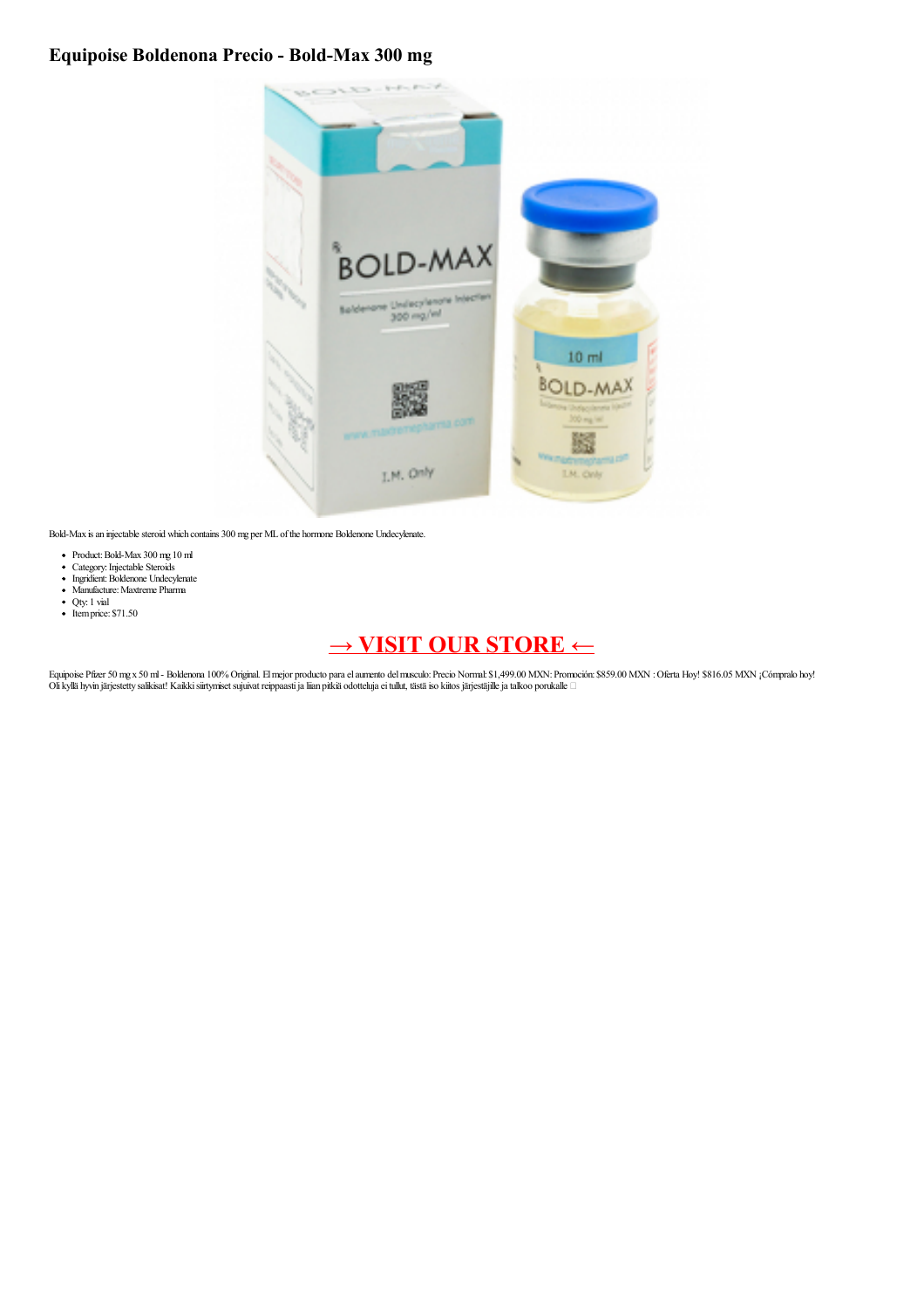

[https://mariyagalkina.teamapp.com/articles/4948792-andriol-testocaps-online-shopping?\\_detail=v1&\\_expires\\_at=1604188799](https://mariyagalkina.teamapp.com/articles/4948792-andriol-testocaps-online-shopping?_detail=v1&_expires_at=1604188799)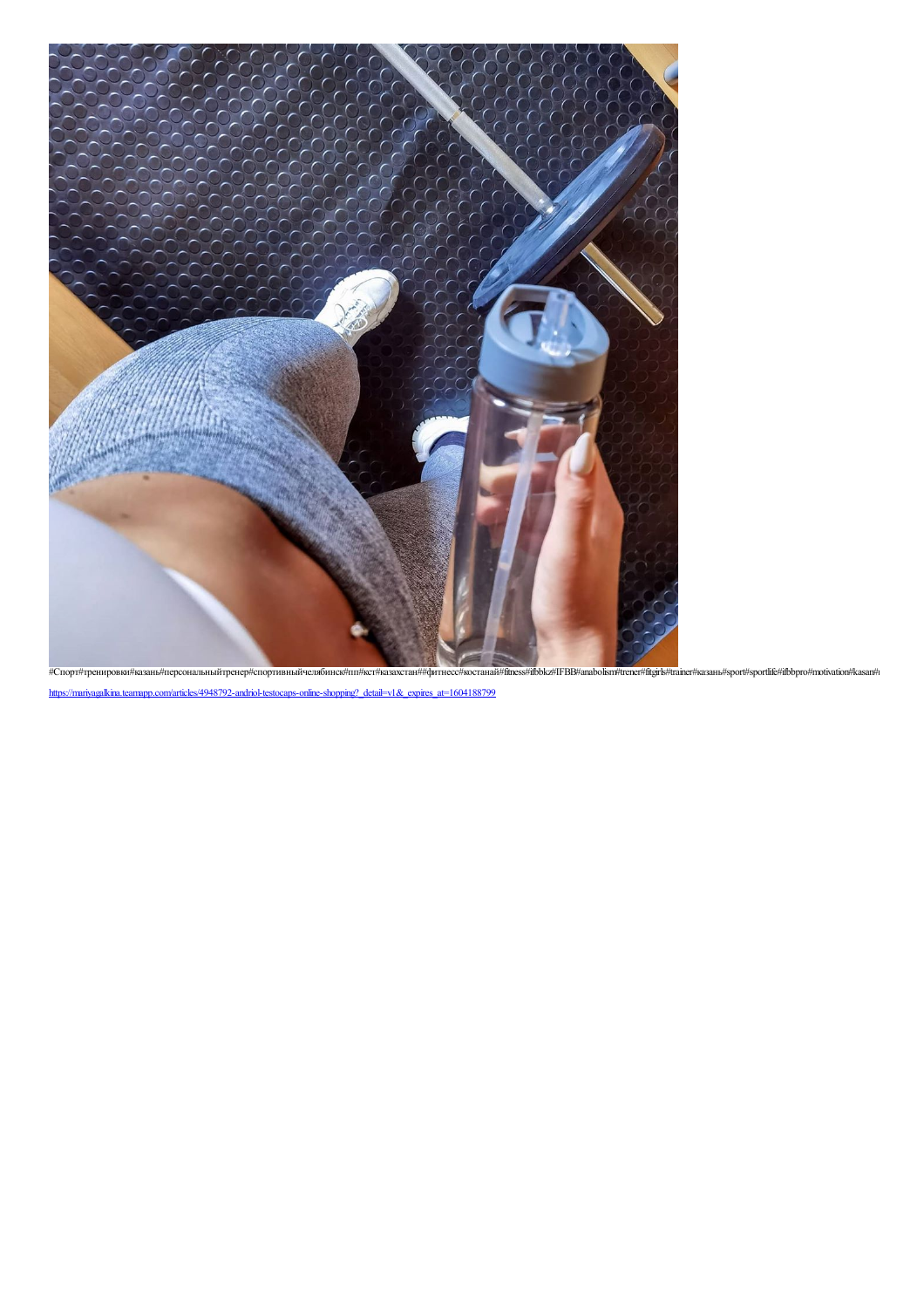

También conocido como de Equipoise, Boldenona es un esteroide anabólico muy apreciado por atletas de larga distancia. También ofrece ganancias excepcionales en términos de masa muscular para los culturistas. Upsteroide.com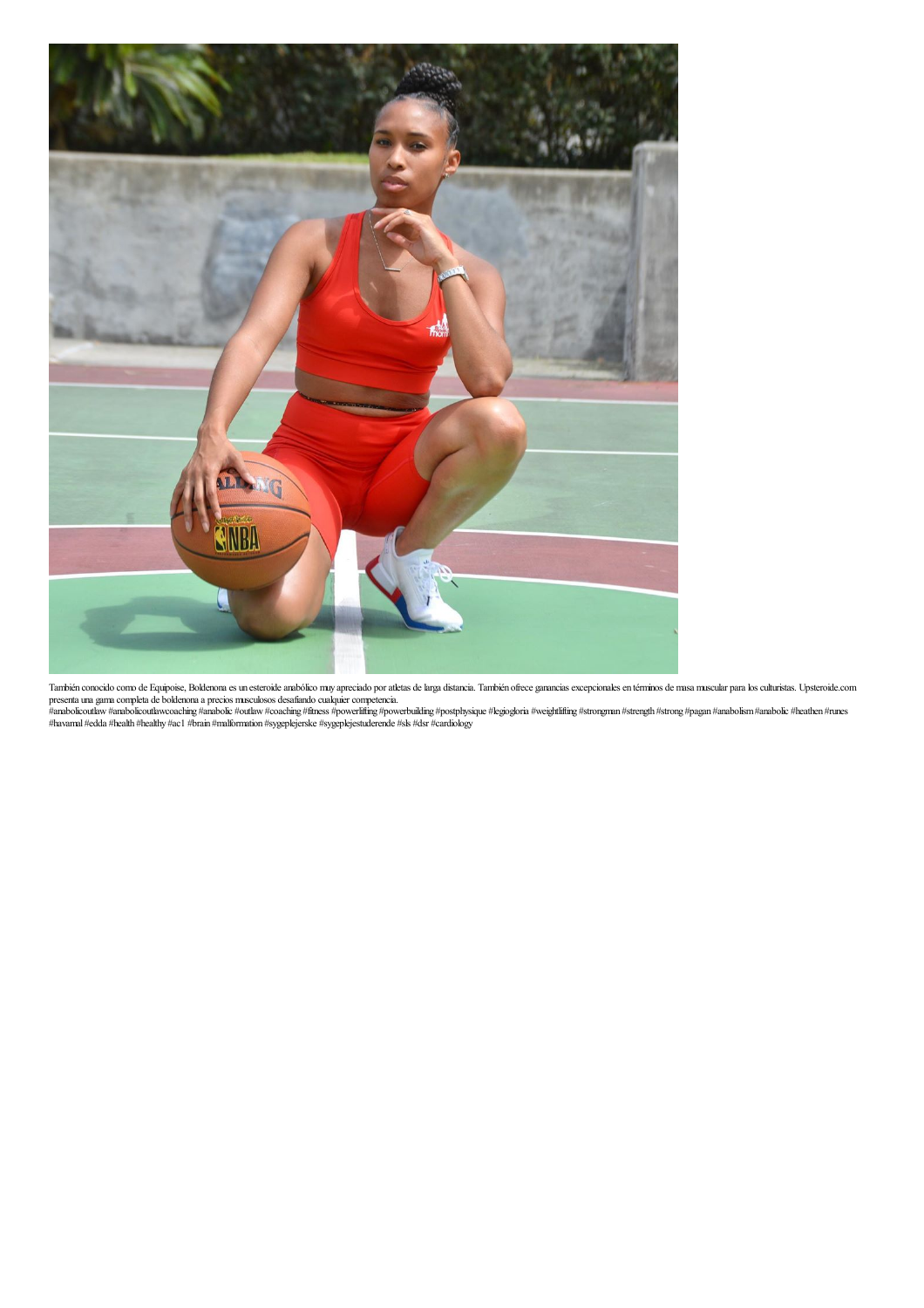

[https://cdn.shopify.com/s/files/1/0491/9237/0343/files/Dbol\\_Steroids\\_Price-html.pdf](https://cdn.shopify.com/s/files/1/0491/9237/0343/files/Dbol_Steroids_Price-html.pdf)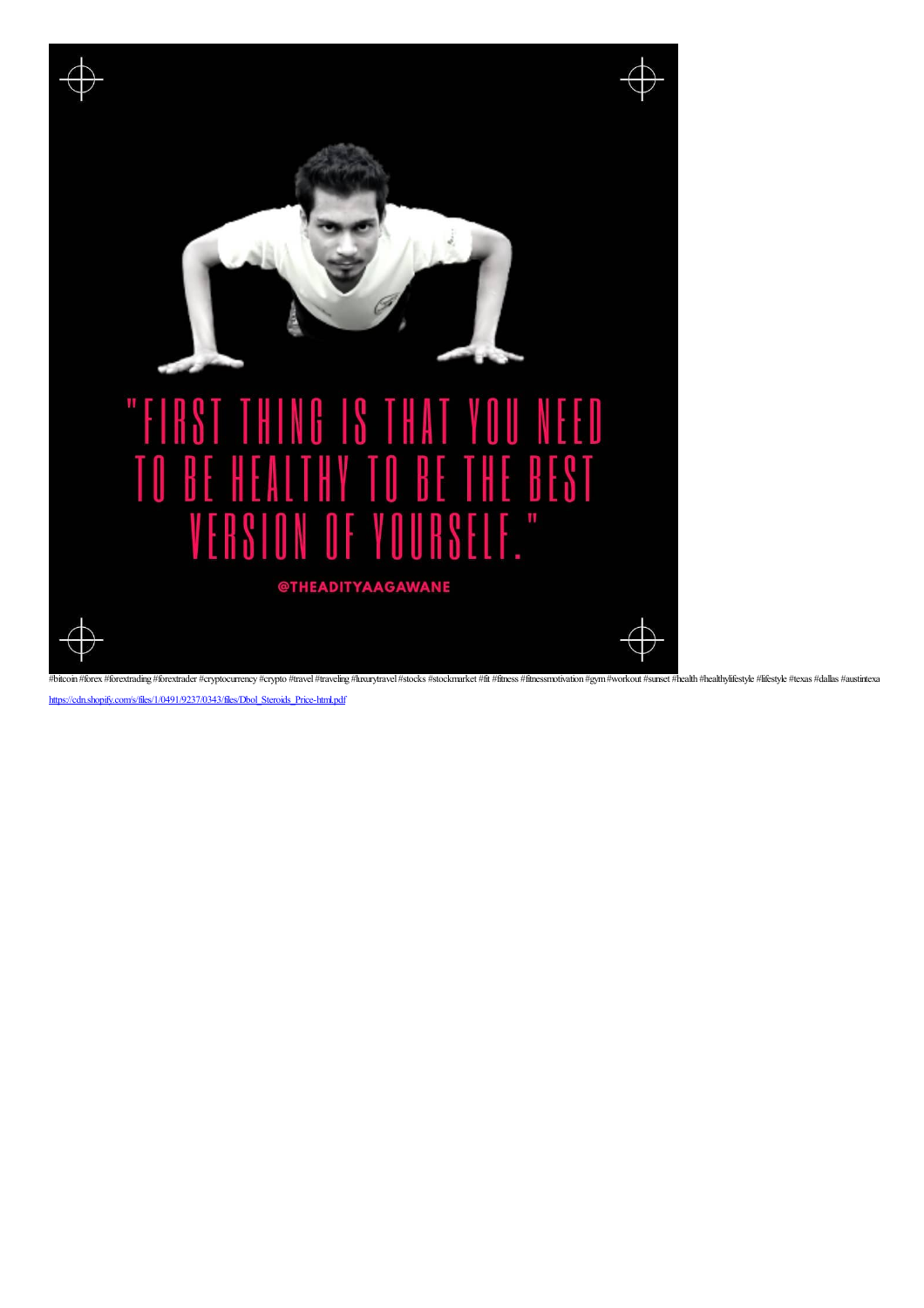

Equipoise is the trade name of the anabolic steroid boldenone undecylenate, called in the fitness community just "EQ" for short, and it is known as a very long acting and steady compound with great benefits that are underr